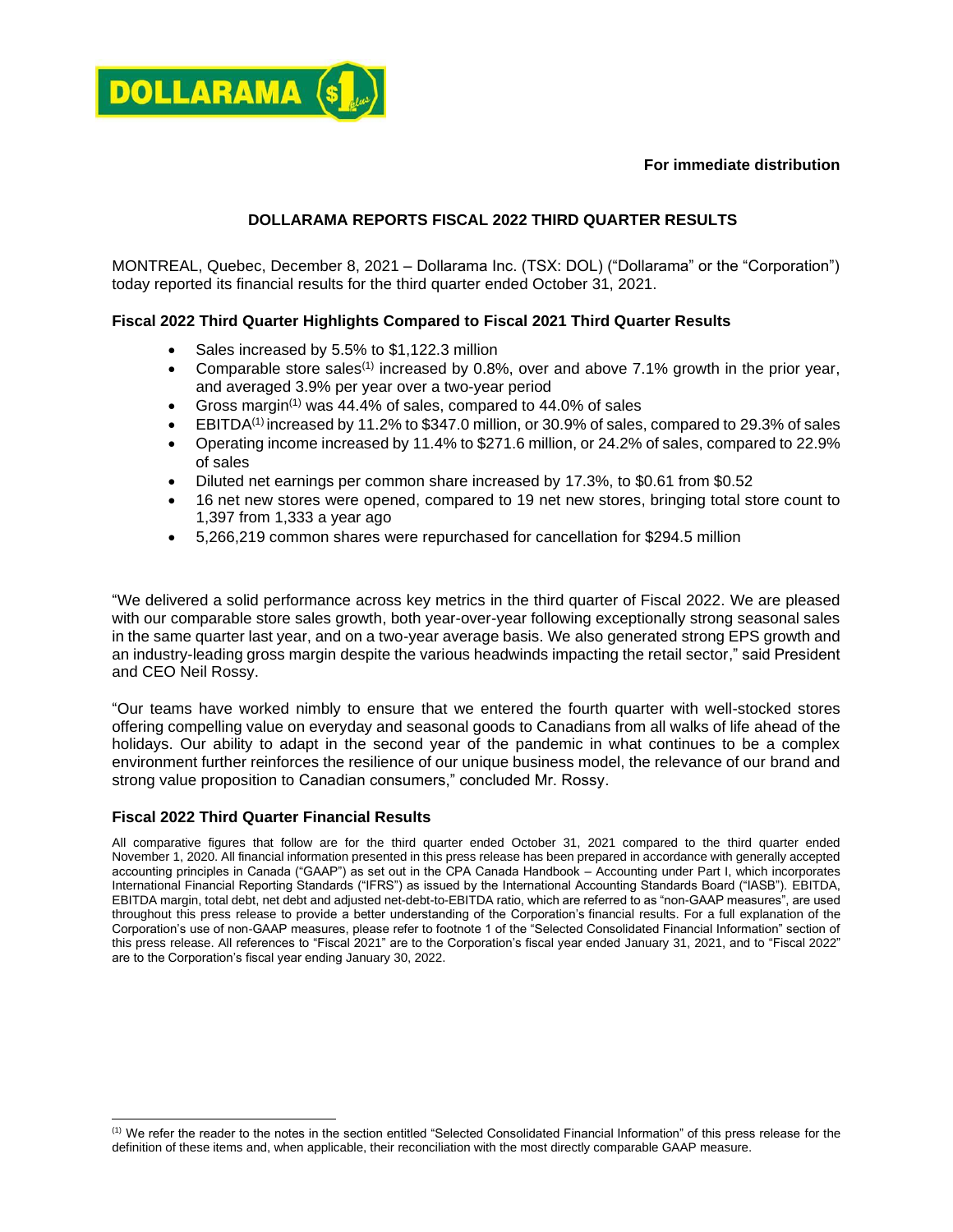Sales for the third quarter of Fiscal 2022 increased by 5.5% to \$1,122.3 million, compared to \$1,064.2 million in the corresponding period of the prior fiscal year. This increase is attributable to the growth in the total number of stores over the past twelve months, from 1,333 on November 1, 2020 to 1,397 stores on October 31, 2021, and to an increase in comparable store sales driven by strong Halloween sales.

Comparable store sales for the third quarter of Fiscal 2022 increased by 0.8%, over and above 7.1% growth in the prior year. Comparable store sales consisted of a 2.8% decrease in average transaction size and a 3.7% increase in the number of transactions, reflecting a gradual reversal in consumer shopping patterns compared to the prior year. Over a two-year period, comparable store sales growth for the third quarter averages 3.9% per year.

Gross margin was 44.4% of sales in the third quarter of Fiscal 2022, compared to 44.0% of sales in the third quarter of Fiscal 2021. Gross margin was higher year over year primarily due to a higher proportion of sales of high-margin seasonal products.

General, administrative and store operating expenses ("SG&A") for the third quarter of Fiscal 2022 decreased by 1.1% to \$159.1 million, compared to \$160.9 million for the third quarter of Fiscal 2021. SG&A for the third quarter of Fiscal 2022 represented 14.2% of sales, compared to 15.1% of sales for the third quarter of Fiscal 2021. This 0.9% variance primarily reflects lower COVID-19 related costs recorded in the third quarter of Fiscal 2022 compared to the prior year.

Incremental direct costs related to COVID-19 measures for the third quarter of Fiscal 2022, all recorded in SG&A, totalled \$1.1 million, representing a 10 basis-point impact. This is compared to \$10.9 million, representing a 100 basis-point impact, recorded in SG&A in the same period last year.

The Corporation's 50.1% share of Dollarcity's net earnings for the period from July 1, 2021 to September 30, 2021 was \$7.3 million, compared to \$4.3 million for the same period last year. The Corporation's investment in Dollarcity is accounted for as a joint arrangement using the equity method.

Financing costs increased by \$0.1 million, from \$23.0 million for the third quarter of Fiscal 2021 to \$23.1 million for the third quarter of Fiscal 2022.

Net earnings were \$183.4 million, or \$0.61 per diluted common share, in the third quarter of Fiscal 2022, compared to \$161.9 million, or \$0.52 per diluted common share, in the third quarter of Fiscal 2021.

#### **Dollarcity Store Growth**

During its third quarter ended September 30, 2021, Dollarcity opened 18 net new stores, bringing its total store count to 312 stores with 180 locations in Colombia, 57 in El Salvador, 72 in Guatemala and 3 in Peru. This compares to a total of 264 stores as at December 31, 2020.

#### **Dividend**

On December 8, 2021, the Corporation announced that its Board of Directors approved a quarterly cash dividend for holders of common shares of \$0.0503 per share. This dividend is payable on February 4, 2022 to shareholders of record at the close of business on January 7, 2022. The dividend is designated as an "eligible dividend" for Canadian tax purposes.

#### **Normal Course Issuer Bid**

On July 5, 2021, the Corporation announced the renewal of its normal course issuer bid and the approval from the Toronto Stock Exchange to repurchase for cancellation up to 19,376,824 common shares, representing 7.5% of the public float as at the close of markets on June 30, 2021, during the 12-month period from July 7, 2021 to July 6, 2022.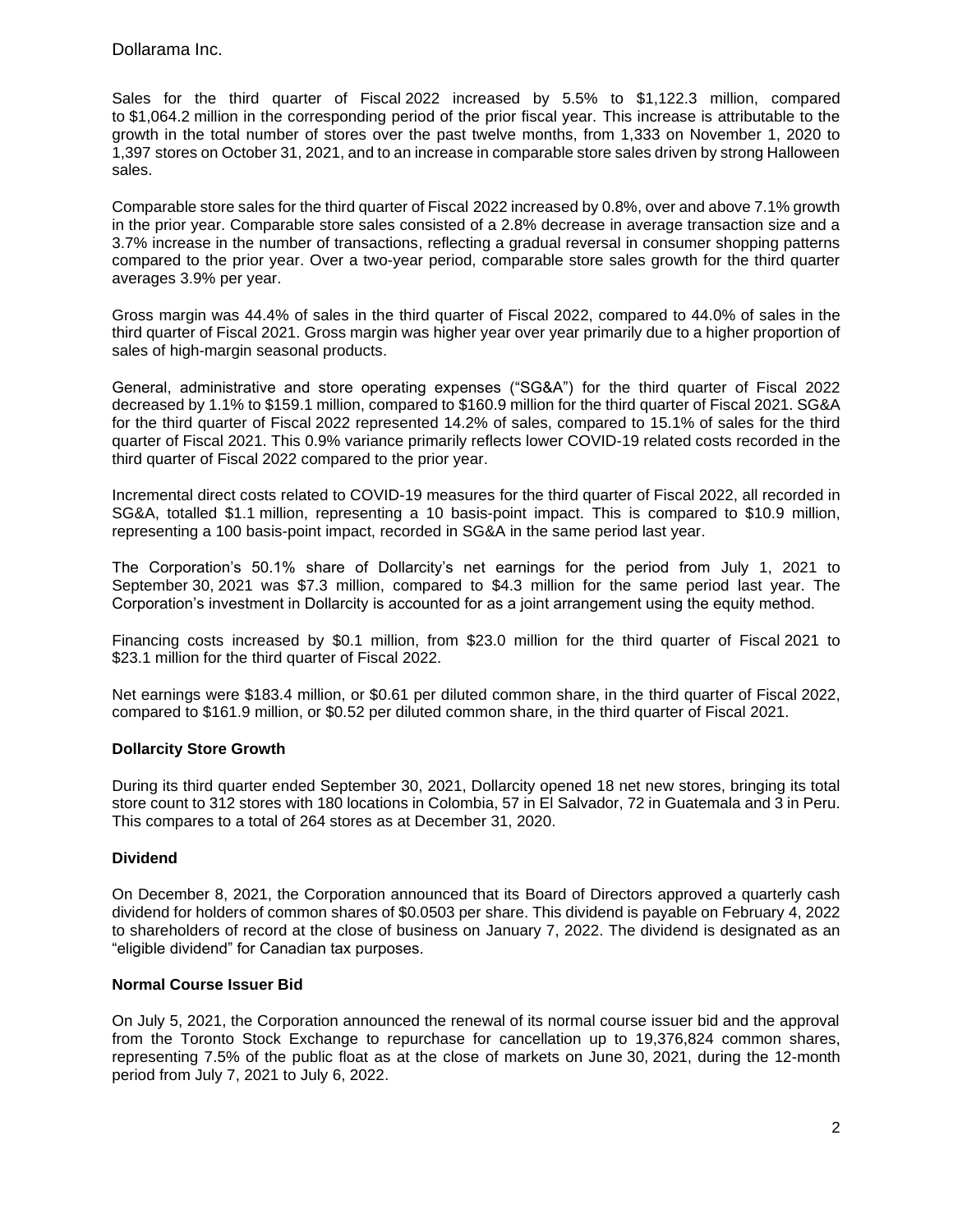During the third quarter of Fiscal 2022, 5,266,219 common shares were repurchased for cancellation under the normal course issuer bid, for a total cash consideration of \$294.5 million, at a weighted average price of \$55.92 per share.

Barring factors outside of its control due to the ongoing COVID-19 pandemic, the Corporation intends to continue share repurchases under its normal course issuer bid in Fiscal 2022 while maintaining its adjusted net-debt-to-EBITDA ratio within the 2.75 to 3.00 times range. As at October 31, 2021, the Corporation's adjusted net-debt-to-EBITDA ratio(1) was 2.80 times.

### **Outlook and COVID-19 Impact**

The future impact of the ongoing COVID-19 pandemic on consumer shopping patterns and the Corporation's results, including potential additional COVID-19 measures that may be taken by provincial governments, as well as the pandemic's disruptive effect on international freight among other external factors, remain difficult to quantify or forecast. As a result, guidance for Fiscal 2022 remains limited to the following key metrics:

|                                     | Fiscal 2022<br><b>Guidance</b>     |  |
|-------------------------------------|------------------------------------|--|
| Net new store openings              | 60 to 70                           |  |
| Capital expenditures <sup>(i)</sup> | \$160.0 million to \$170.0 million |  |

 $(0)$  Includes additions to property, plant and equipment, computer hardware and software.

These guidance ranges for Fiscal 2022 are based on a number of assumptions, including the following:

- the number of signed offers to lease and store pipeline for the next three months;
- the absence of COVID-related restrictions on construction activities in the provinces where new store openings are planned; and
- the capital budget for Fiscal 2022 for new store openings, maintenance capital expenditures, and transformational capital expenditures (the latter being mainly related to information technology projects).

Many factors could cause actual results, level of activity, performance or achievements or future events or developments to differ materially from those expressed or implied by the forward-looking statements, including, but not limited to, risks related to the ongoing COVID-19 pandemic, which may slow down store openings or which may prompt the Corporation to hold off on planned capital expenditures in order to preserve liquidity. This guidance, including the various underlying assumptions, is forward-looking and should be read in conjunction with the cautionary statement on forward-looking statements.

#### **Forward-Looking Statements**

Certain statements in this press release about our current and future plans, expectations and intentions, results, levels of activity, performance, goals or achievements or any other future events or developments constitute forward-looking statements. The words "may", "will", "would", "should", "could", "expects", "plans", "intends", "trends", "indications", "anticipates", "believes", "estimates", "predicts", "likely" or "potential" or the negative or other variations of these words or other comparable words or phrases, are intended to identify forward-looking statements.

Forward-looking statements are based on information currently available to management and on estimates and assumptions made by management regarding, among other things, general economic conditions and the competitive environment within the retail industry in Canada and in Latin America, in light of its experience and perception of historical trends, current conditions and expected future developments, as well as other factors that are believed to be appropriate and reasonable in the circumstances. However, there can be no assurance that such estimates and assumptions will prove to be correct. Many factors could cause actual results, level of activity, performance or achievements or future events or developments to differ materially from those expressed or implied by the forward-looking statements, including the factors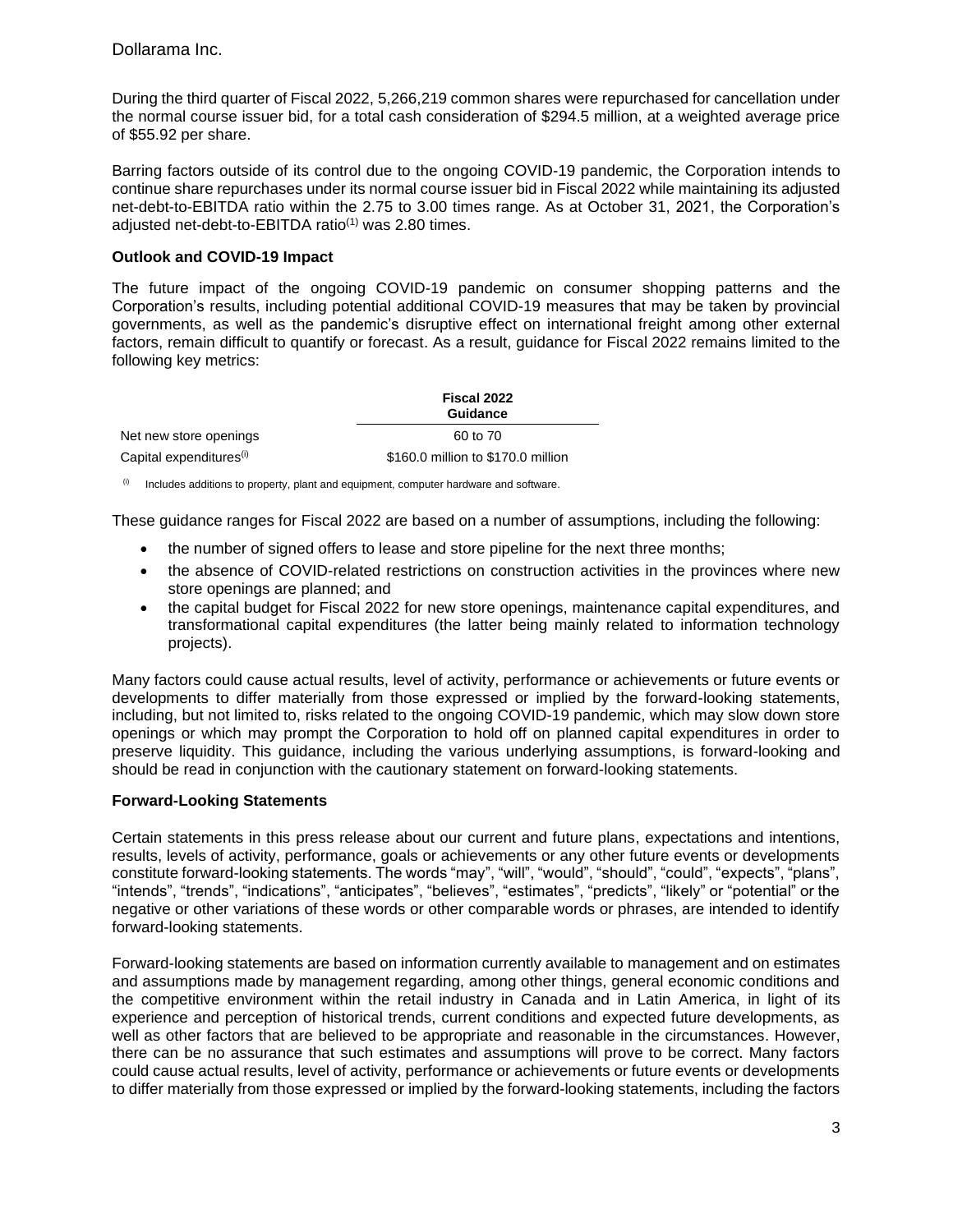which are discussed in greater detail in the "Risks and Uncertainties" section of the Corporation's annual management's discussion and analysis for Fiscal 2021, available on SEDAR at [www.sedar.com.](http://www.sedar.com/DisplayCompanyDocuments.do?lang=EN&issuerNo=00028876)

These factors are not intended to represent a complete list of the factors that could affect the Corporation or Dollarcity; however, they should be considered carefully. The purpose of the forward-looking statements is to provide the reader with a description of management's expectations regarding the Corporation's and Dollarcity's financial performance and may not be appropriate for other purposes. Readers should not place undue reliance on forward-looking statements made herein. Furthermore, unless otherwise stated, the forward-looking statements contained in this press release are made as at December 8, 2021 and management has no intention and undertakes no obligation to update or revise any forward-looking statements, whether as a result of new information, future events or otherwise, except as required by law. The forward-looking statements contained in this press release are expressly qualified by this cautionary statement.

#### **Conference Call**

Dollarama will hold a conference call to discuss its Fiscal 2022 third quarter results today, December 8, 2021 at 10:30 a.m. (ET). Financial analysts are invited to ask questions during the call. Other interested parties may participate in the call on a listen-only basis. The live audio webcast is accessible through Dollarama's website at [https://www.dollarama.com/en-CA/corp/events-presentations.](https://www.dollarama.com/en-CA/corp/events-presentations)

#### **About Dollarama**

Dollarama is a recognized Canadian value retailer offering a broad assortment of consumable products, general merchandise and seasonal items both in-store and online. Our 1,397 locations across Canada provide customers with compelling value in convenient locations, including metropolitan areas, mid-sized cities and small towns. Select products are also available, by the full case only, through our online store at [www.dollarama.com.](http://www.dollarama.com/) Our quality merchandise is sold at select fixed price points up to \$4.00.

Dollarama also owns a 50.1% interest in Dollarcity, a growing Latin American value retailer. Dollarcity offers a broad assortment of consumable products, general merchandise and seasonal items at select fixed price points up to US\$4.00 (or the equivalent in local currency) in El Salvador, Guatemala, Colombia and Peru through its 312 conveniently located stores.

For further information:

*Investors Media* J.P. Towner Chief Financial Officer (514) 737-1006 x1237 [jp.towner@dollarama.com](mailto:jp.towner@dollarama.com)

[www.dollarama.com](http://www.dollarama.com/)

Lyla Radmanovich PELICAN Public Relations (514) 845-8763 [media@rppelican.ca](mailto:media@rppelican.ca)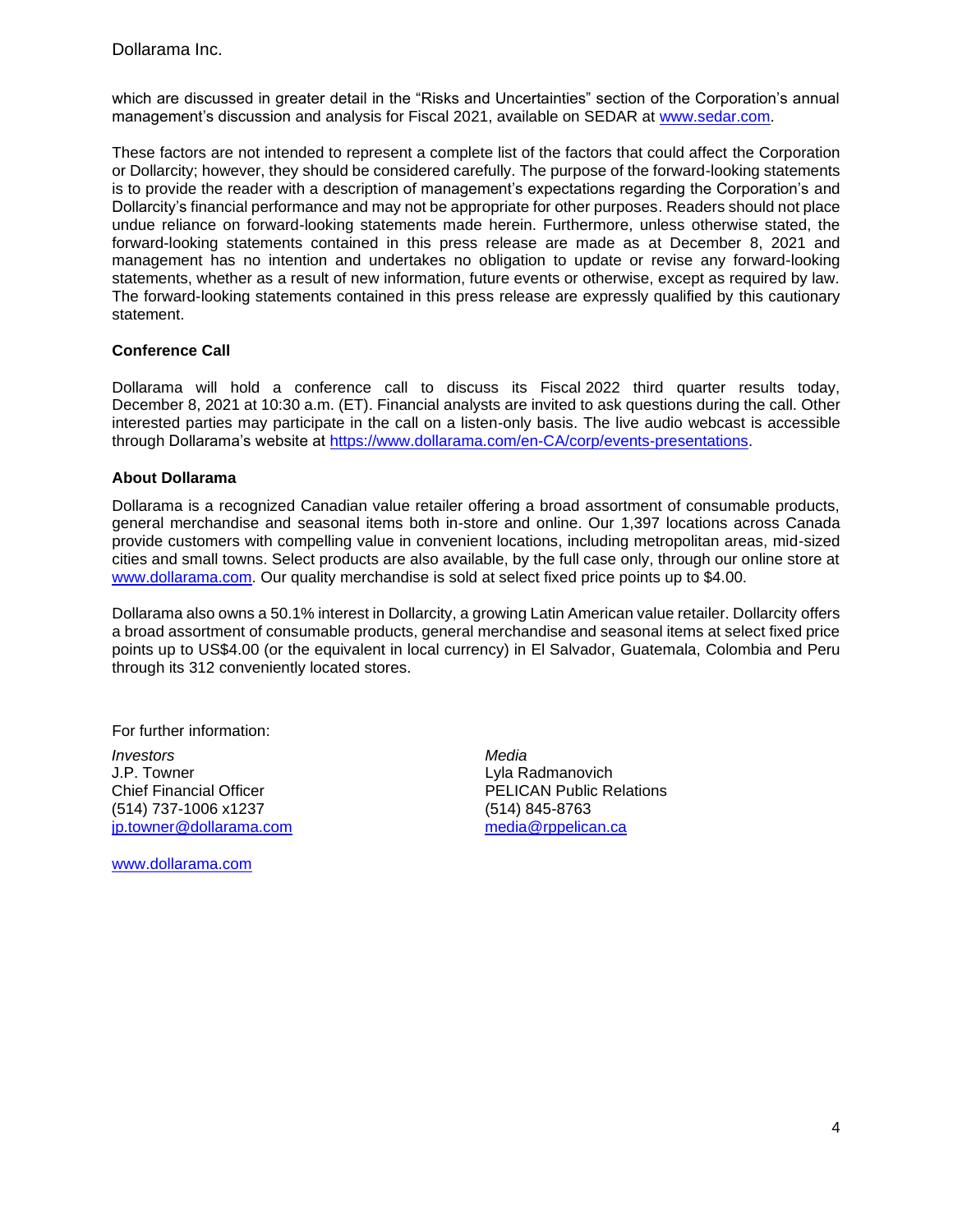# **Selected Consolidated Financial Information**

|                                                                | 13-Week Periods Ended     |                           | 39-Week Periods Ended     |                     |
|----------------------------------------------------------------|---------------------------|---------------------------|---------------------------|---------------------|
| (dollars and shares in thousands,<br>except per share amounts) | October 31,<br>2021<br>\$ | November 1,<br>2020<br>\$ | October 31.<br>2021<br>\$ | November 1,<br>2020 |
| <b>Earnings Data</b>                                           |                           |                           |                           |                     |
| Sales                                                          | 1,122,267                 | 1,064,201                 | 3,105,861                 | 2,922,591           |
| Cost of sales                                                  | 623,480                   | 595,455                   | 1,756,974                 | 1,660,044           |
| Gross profit                                                   | 498,787                   | 468,746                   | 1,348,887                 | 1,262,547           |
| SG&A                                                           | 159,076                   | 160,904                   | 474,841                   | 467,979             |
| Depreciation and amortization                                  | 75,375                    | 68,291                    | 219,962                   | 198,773             |
| Share of net earnings of equity-<br>accounted investment       | (7, 311)                  | (4,259)                   | (14, 814)                 | (9, 136)            |
| Operating income                                               | 271,647                   | 243,810                   | 668,898                   | 604,931             |
| Financing costs                                                | 23,054                    | 23,048                    | 68,056                    | 72,854              |
| Earnings before income taxes                                   | 248,593                   | 220,762                   | 600,842                   | 532,077             |
| Income taxes                                                   | 65,192                    | 58,891                    | 157,639                   | 141,631             |
| Net earnings                                                   | 183,401                   | 161,871                   | 443,203                   | 390,446             |
| Basic net earnings per common share                            | \$0.61                    | \$0.52                    | \$1.45                    | \$1.26              |
| Diluted net earnings per common share                          | \$0.61                    | \$0.52                    | \$1.45                    | \$1.25              |
| Weighted average number of common<br>shares outstanding:       |                           |                           |                           |                     |
| <b>Basic</b>                                                   | 301,135                   | 311,146                   | 305,105                   | 310,725             |
| <b>Diluted</b>                                                 | 302,573                   | 312,838                   | 306,544                   | 312,494             |
| <b>Other Data</b>                                              |                           |                           |                           |                     |
| Year-over-year sales growth                                    | 5.5%                      | 12.3%                     | 6.3%                      | 7.4%                |
| Comparable store sales growth (2)                              | 0.8%                      | 7.1%                      | 0.2%                      | 4.6%                |
| Gross margin (3)                                               | 44.4%                     | 44.0%                     | 43.4%                     | 43.2%               |
| SG&A as a % of sales (3)                                       | 14.2%                     | 15.1%                     | 15.3%                     | 16.0%               |
| EBITDA <sup>(1)</sup>                                          | 347,022                   | 312,101                   | 888,860                   | 803,704             |
| Operating margin (3)                                           | 24.2%                     | 22.9%                     | 21.5%                     | 20.7%               |
| Capital expenditures                                           | 35,228                    | 33,602                    | 110,279                   | 116,102             |
| Number of stores <sup>(4)</sup>                                | 1,397                     | 1,333                     | 1,397                     | 1,333               |
| Average store size (gross square                               |                           |                           |                           |                     |
| feet) $(4)$                                                    | 10,346                    | 10,313                    | 10,346                    | 10,313              |
| Declared dividends per common share                            | \$0.0503                  | \$0.044                   | \$0.1509                  | \$0.132             |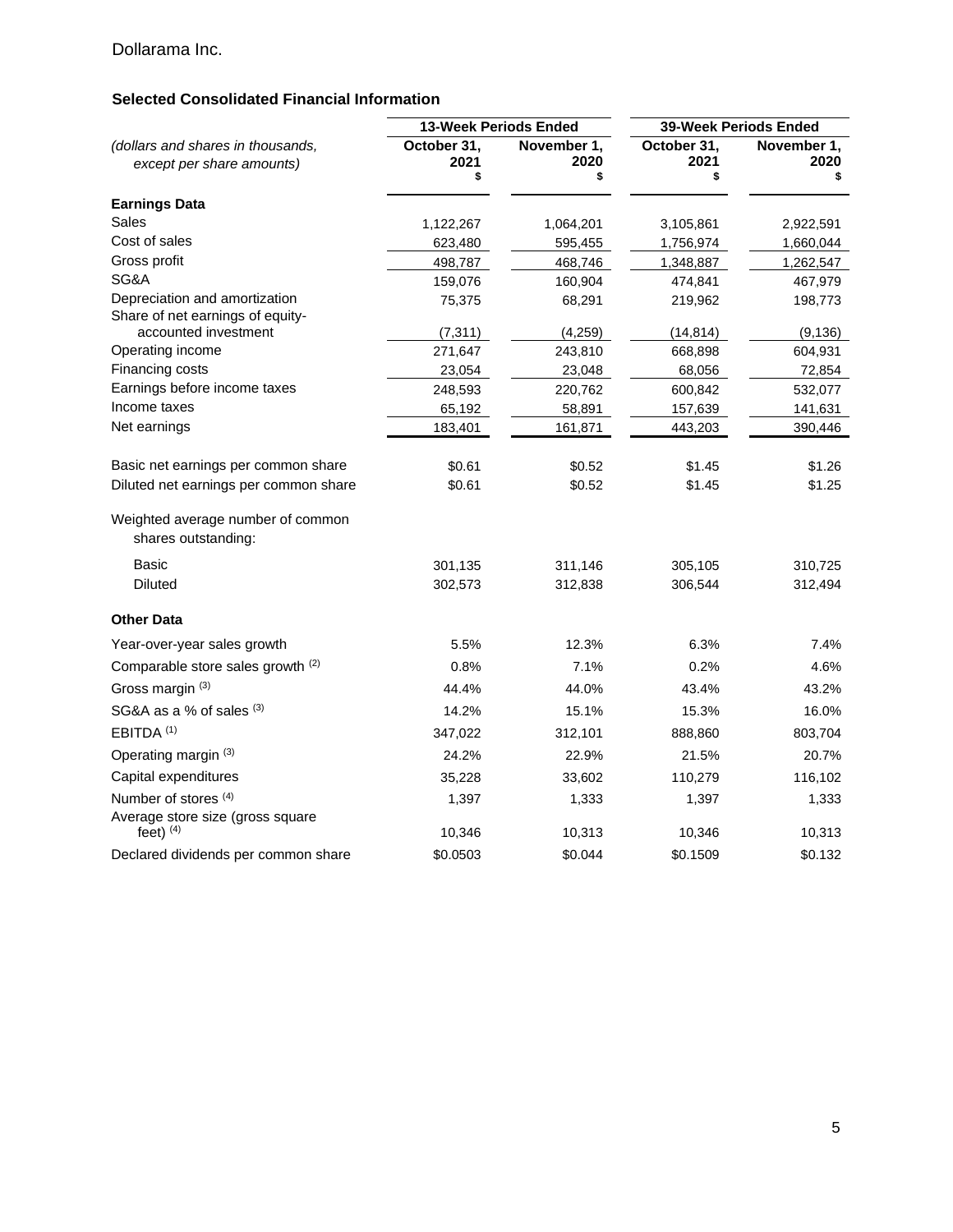|                                             | As at               |                     |
|---------------------------------------------|---------------------|---------------------|
|                                             | October 31,<br>2021 | January 31,<br>2021 |
|                                             | \$                  | \$                  |
| <b>Statement of Financial Position Data</b> |                     |                     |
| Cash                                        | 96,999              | 439,144             |
| Inventories                                 | 599,204             | 630,655             |
| Total current assets                        | 736,236             | 1,100,362           |
| Property, plant and equipment               | 741,400             | 709,469             |
| Right-of-use assets                         | 1,443,260           | 1,344,639           |
| Total assets                                | 3,998,801           | 4,223,746           |
| Total current liabilities                   | 558,738             | 1,321,165           |
| Total non-current liabilities               | 3,421,541           | 2,567,727           |
| Total debt (1)                              | 1,813,778           | 1,883,051           |
| Net debt $(1)$                              | 1,716,779           | 1,443,907           |
| Shareholders' equity                        | 18,522              | 334.854             |

(1) In this press release, EBITDA, EBITDA margin, total debt, net debt and adjusted net-debt-to-EBITDA ratio are referred to as "non-GAAP measures". Non-GAAP measures are not generally accepted measures under GAAP and do not have a standardized meaning under GAAP. EBITDA, EBITDA margin, total debt and net debt are reconciled below, and the formula for the calculation of the adjusted net-debt-to-EBITDA ratio is set out in note 5 below. The non-GAAP measures, as calculated by the Corporation, may not be comparable to those of other issuers and should be considered as a supplement to, not a substitute for, or superior to, the comparable measures calculated in accordance with GAAP.

We have included non-GAAP measures to provide investors with supplemental measures of our operating and financial performance. We believe that non-GAAP measures are important supplemental metrics of operating and financial performance because they eliminate items that have less bearing on our operating and financial performance and thus highlight trends in our core business that may not otherwise be apparent when relying solely on GAAP measures. We also believe that securities analysts, investors and other interested parties frequently use non-GAAP measures in the evaluation of issuers, many of which present non-GAAP measures when reporting their results. Our management also uses non-GAAP measures in order to facilitate operating and financial performance comparisons from period to period, to prepare annual budgets, and to assess our ability to meet our future debt service, capital expenditure and working capital requirements.

|                                                                             | 13-Week Periods Ended |                     | <b>39-Week Periods Ended</b> |                     |
|-----------------------------------------------------------------------------|-----------------------|---------------------|------------------------------|---------------------|
| (dollars in thousands)                                                      | October 31.<br>2021   | November 1.<br>2020 | October 31.<br>2021          | November 1.<br>2020 |
| A reconciliation of operating income to<br><b>EBITDA</b> is included below: |                       |                     |                              |                     |
| Operating income                                                            | 271.647               | 243.810             | 668.898                      | 604.931             |
| Add: Depreciation and amortization                                          | 75,375                | 68.291              | 219.962                      | 198,773             |
| <b>EBITDA</b>                                                               | 347,022               | 312,101             | 888,860                      | 803,704             |
| EBITDA margin $(3)$                                                         | 30.9%                 | 29.3%               | 28.6%                        | 27.5%               |